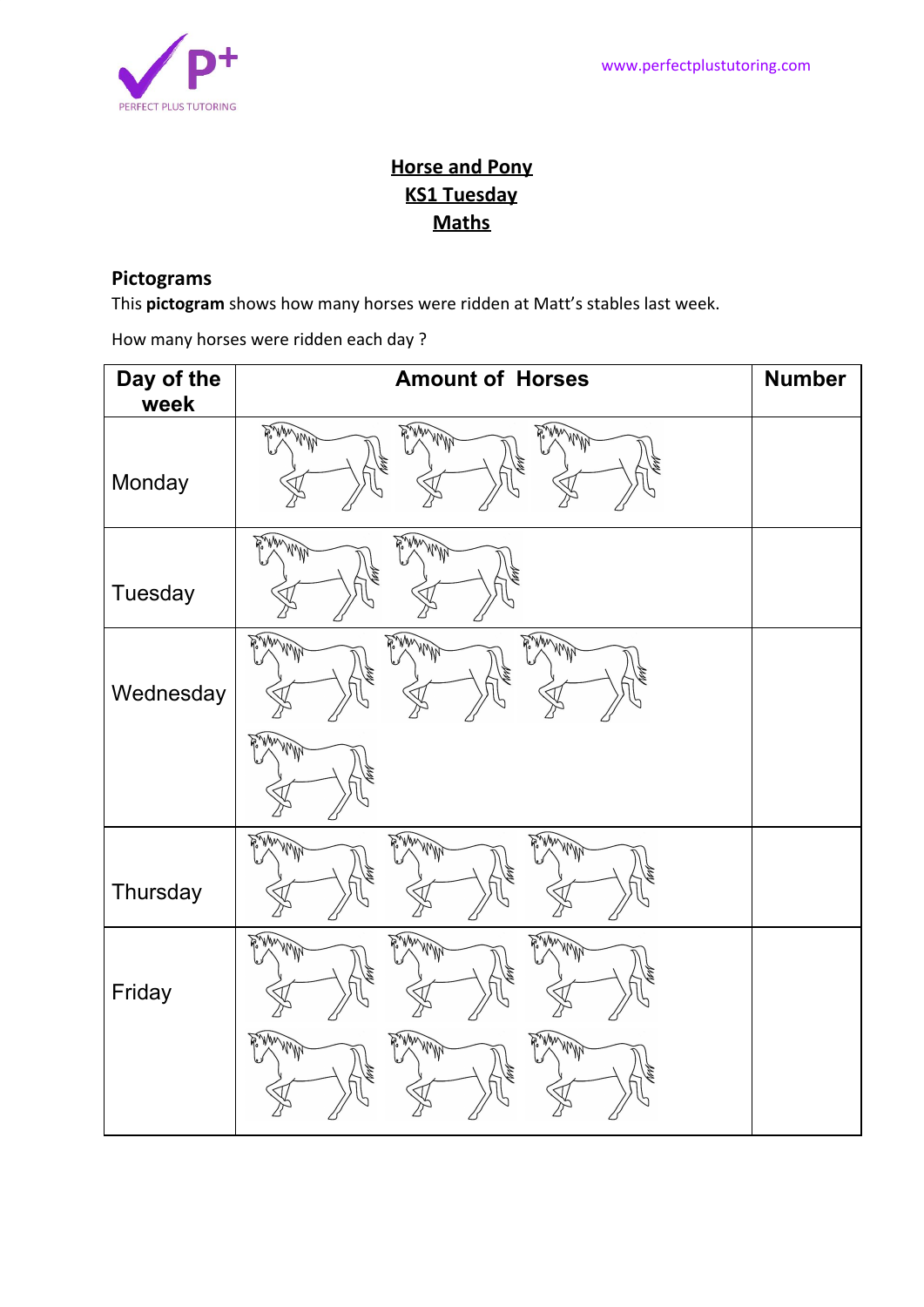

## Use the **pictogram** to answer these questions. Remember to read the questions carefully!

- 1. How many horses were ridden **altogether**?
- 2. **How many more** horses were ridden on **Monday** than on **Tuesday**?
- 3. How many horses were ridden **altogether** on **Thursday** and **Friday**?
- 4. If there had been **1 more** horse ridden on **Tuesday** how many horses would there have been?
- 5. On Monday there were **3** horse rides. On which day was there **double this** amount?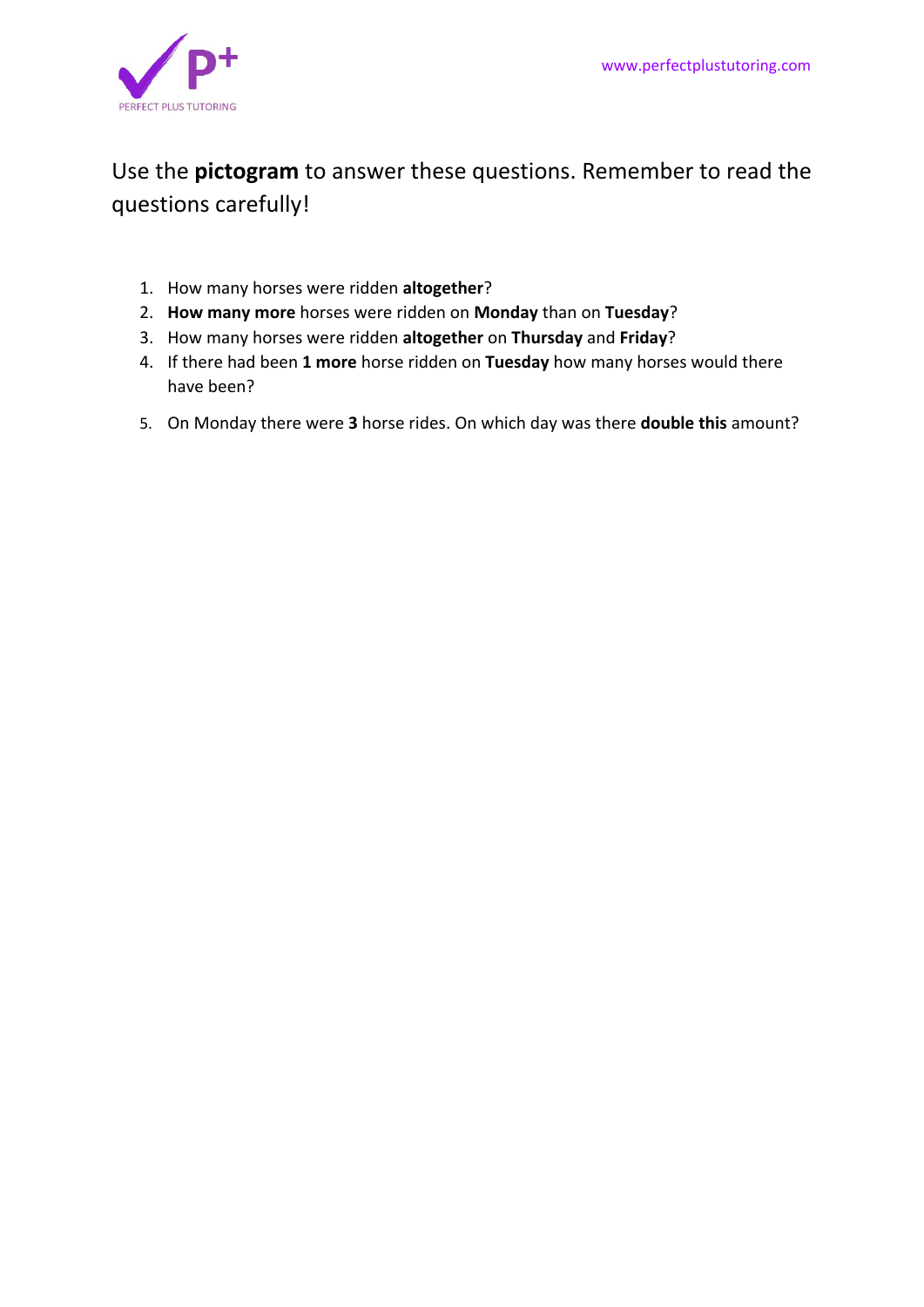

This **pictogram** shows how many horseshoes were fitted by the

Farrier last week.



How many horseshoes were fitted each day?

| Day of the<br>week | <b>Amount of Horseshoes</b> | <b>Number</b> |
|--------------------|-----------------------------|---------------|
| Monday             | <b>SUUU</b>                 |               |
| Tuesday            | JOOC                        |               |
| Wednesday          | $\{56,56\}$                 |               |
| Thursday           |                             |               |
| Friday             |                             |               |